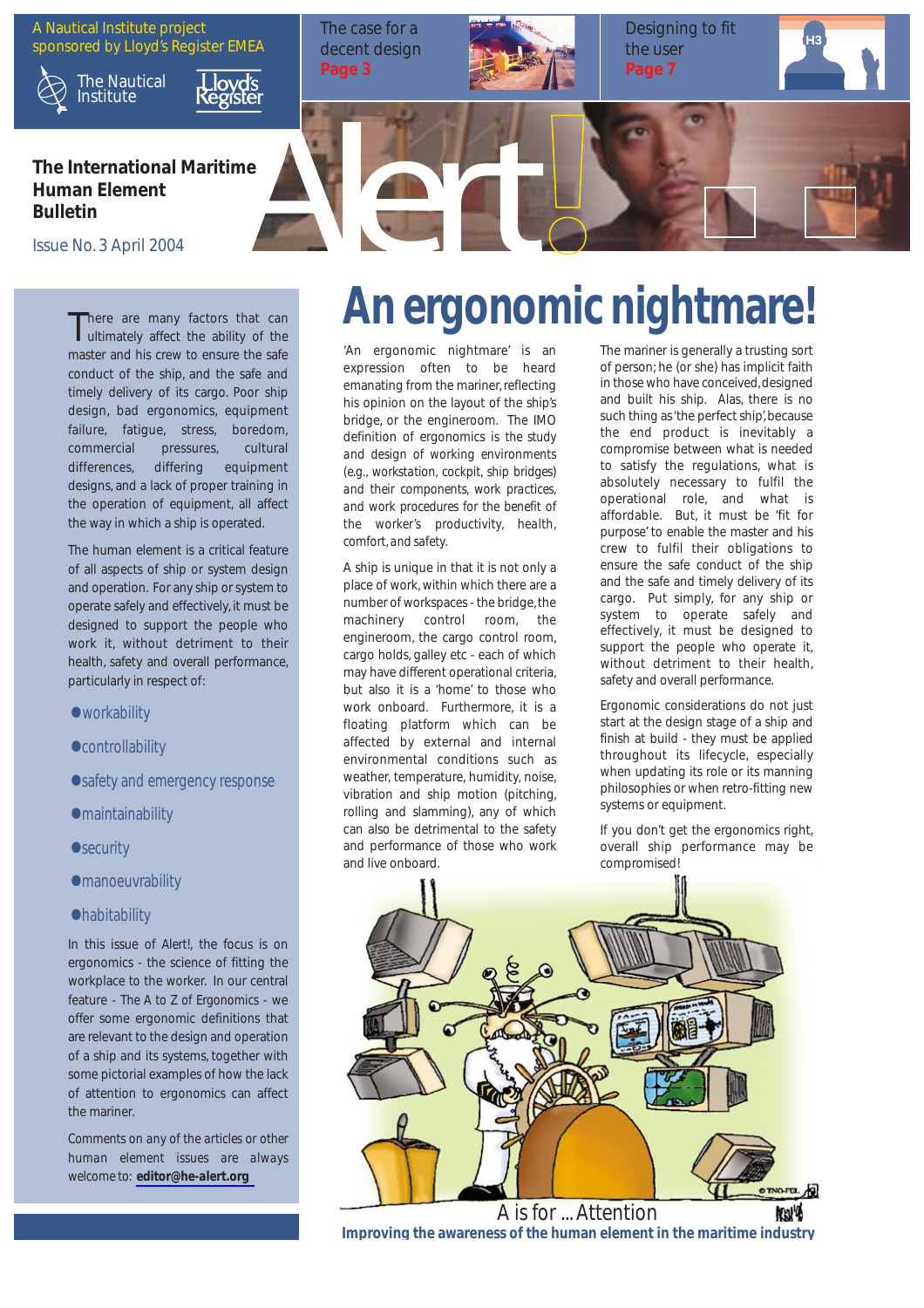### 2 **Inside this issue:**

| Human error; a fragile chain<br>of contributing elements   | ン   |
|------------------------------------------------------------|-----|
| Shipboard Maintenance -<br>a top management responsibility | 2   |
| Improving Ship Operational Design                          | 3   |
| The Case for a Decent Design                               | 3   |
| An A to Z of Ergonomics                                    | 4/5 |
| The Human Element in Pilotage                              | 6   |
| Prevention Through People:<br><b>An Overview</b>           | 6   |
| Anthropometry -<br>Designing to fit the user               |     |
| <b>Accident Investigation Reports</b>                      | 8   |
| <b>Reports and Studies</b>                                 | 8   |
|                                                            |     |

The International Maritime Human Element Bulletin

**Editor:** David Squire, FNI

The Nautical Institute, 202 Lambeth Road London SE1 7LQ

**T:** +44(0) 20 7928 1351

**F:** +44(0) 20 7401 2817

**E:** [nds@nautinst.org](mailto:nds@nautinst.org)

The opinions expressed herein are those of the editor or contributors and do not necessarily represent the views of The Nautical Institute or Lloyd's Register EMEA.

The Nautical Institute and Lloyd's Register EMEA, their affiliates and subsidiaries and their respective officers, employees or agents are, individually and collectively, referred to as 'The Nautical Institute and Lloyd's Register EMEA'. The Nautical Institute and Lloyd's Register EMEA assume no responsibility and shall not be liable to any person for any loss, damage or expense caused by reliance on the information or advice in this Bulletin or howsoever provided, unless that person has signed a contract with an entity from The Nautical Institute and Lloyd's Register EMEA for the provision of this information or advice and in that case any responsibility or liability is exclusively on the terms and conditions set out in that contract.



# **- a fragile chain of contributing elements Human error**

*Vice President, Gard Services AS*

It is commonly agreed in the shipping<br>industry that close to 80% of accidents t is commonly agreed in the shipping are rooted in human error. The trend also indicates that there are fewer accidents caused by technical failure of a piece of equipment, and an increasing number that can be explained by human error. The problem is complex; human error may very well be due to an error in design, improper follow-up of the building process, or lack of proper routines on board. Some studies also indicate that a majority of the accidents due to human error may be traced back to factors where the ship's management has a strong influence, and in some cases direct control.

When establishing the cause of an accident, any approach focusing solely on the personnel on board will reduce the possibility of identifying the underlying cause. There must also be some focus on errors in design, poor ergonomics and technical solutions, and routines and procedures incorrectly implemented.

It is at the design and build stages that future accidents can be prevented with the least costs involved, and with the most long-lasting solutions. Gard believes that a

### **SHIPBOARD MAINTENANCE** - a top management responsibility *Ugo Salerno*



*The International Association of Classification Societies (IACS), comprising of ten member societies and two Associates, covers some 90% of the world's cargo carrying tonnage. Here, the important issue of shipboard maintenance is discussed.*

While concern over ship casualties tends to focus largely on the age of a vessel, the quality and organization of maintenance remains a central issue. Shipboard maintenance is still the least-developed and weakest element in many of even the most well-intentioned companies. Indeed, maintenance tends to be regarded as the exclusive responsibility of technical staff, rather than the rightful concern of safety managers and Designated Persons.

strong focus on design and optimal technical solutions, and on ergonomic solutions during the building phase, is fundamental in the prevention of future accidents. Some ship owners out-source construction management completely, whilst others believe in in-house site teams, close cooperation with the shipbuilder, and a continuous improvement of the design. The latter approach is probably the natural follow-up to a carefully organised design phase.

Ships and ship operations are becoming more and more sophisticated. New and advanced equipment is introduced on board, vessel speed and size is increasing, and advanced methods of operation are developed. In this context, selection of crew, familiarisation, advanced training, and a continuous focus on the correct implementation of procedures becomes vital for the safe operation of the vessel, as well as for the company's competitive edge. Gard has therefore supported a number of projects where new and advanced training methods have been developed, and will continue to do so in the future.

One of the prime responsibilities of a shipowner and ship management company is that the ship's hull structure, machinery and equipment are maintained and operated in accordance with applicable rules and regulations and any relevant additional requirements, procedures and standards established by the company. That responsibility starts from the top managers of the company, who should be committed to direct efforts resources and investments in order to ensure that their ships are properly maintained and operated by qualified and competent crew. It is all too easy to lose sight of the fact that the fundamental responsibility for a ship's condition rests squarely with the owner of the vessel.

Ugo Salerno, the Chairman of IACS comments: *'Poor maintenance increases the risk of casualty, pollution and damage to property. Of all the Port State Control detentions attributed to failures in shipboard safety management systems, more have referred to maintenance than to any other clause of the ISM Code.'*

*The IACSGuide to Managing Maintenance may be downloaded from:* [www.iacs.org.uk/\\_pdf/Rec74.pdf](www.iacs.org.uk/_pdf/Rec74.pdf)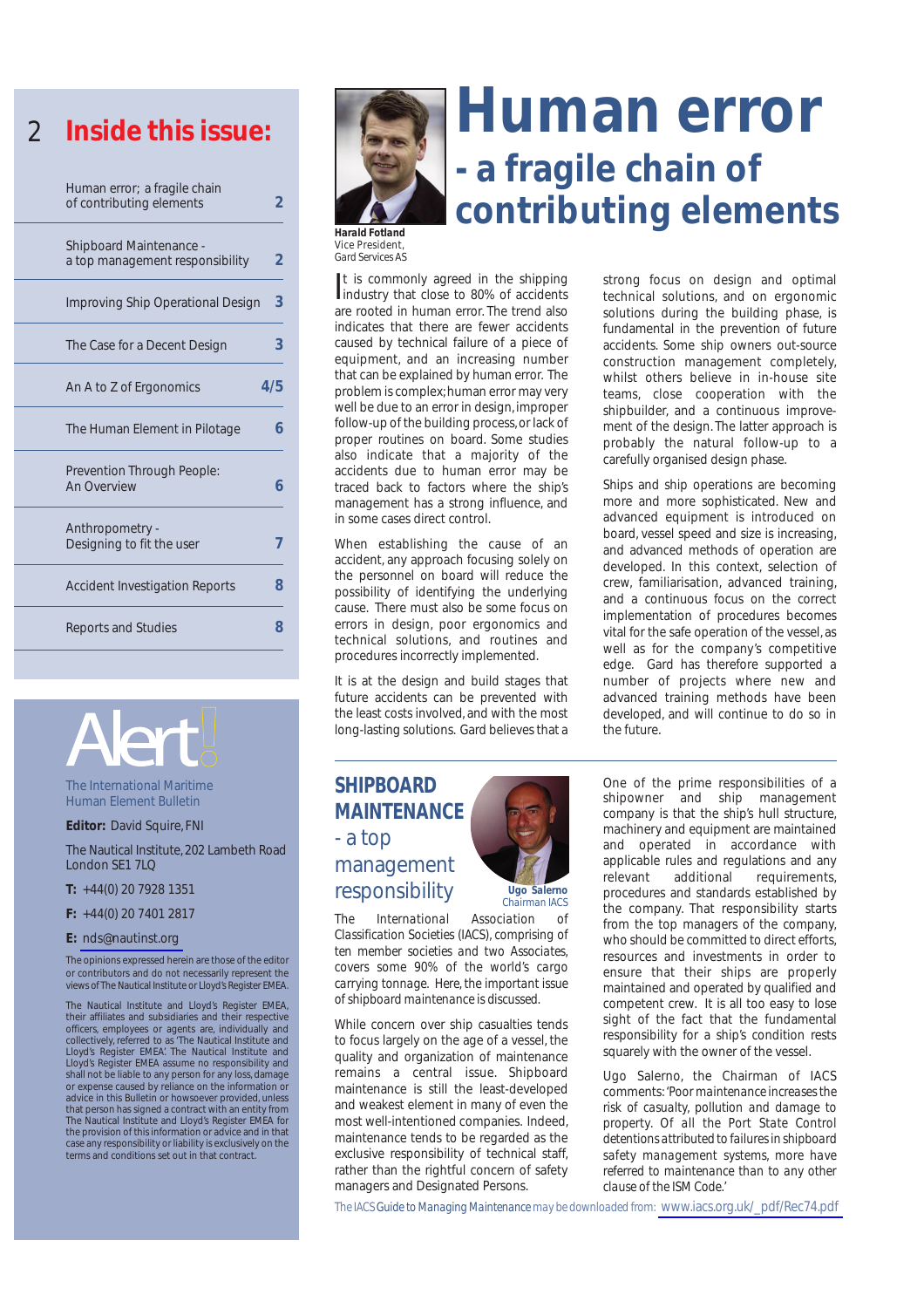### **Improving Ship Operational Design**

Operational design is a collective responsibility and should be shared between owners, mariners, designers and builders. The Nautical Institute publication *Improving Ship Operational Design* sets out to examine the problems found at sea due

Given that ships in various forms have<br>Gibeen with us since the dawn of time, the perennial lament from end-users, namely the seafarers, about the incongruity of ship designs with respect to safety, security, practicality, functionality and operability, still goes on today.

**K S Tham, BSc(Hons), MRIN, CEng**

Anglo Eastern Technical Services Ltd

Most seafarers are aware and accept that the underlying factor is 'economics' - the builder, the shipowner, the legislators and the designers are governed by it. However there is a fine line between commercial profitability and exploitation - the trick is in knowing where the compromise lies. Thankfully, when it comes to safety and security issues, Flag Administrations and Classification Societies are continually introducing improvements for safer designs through regulations - often otherwise known as 'minimum requirements or standards'. The term 'standard', though, is subjective and can mean different things to different groups outside the regulated regime. However, if all stakeholders strive to achieve and agree on 'acceptable standards', then maybe

to inattention to detail at the design stage. The Human element is addressed through expert advice on plan approval, design project management, through-life costings, the application of ergonomics and conflict resolution.

*Further information can be found at:* <www.nautinst.org/pubs/shipdesign.htm>



Technical Director

# **The Case for a Decent Design**

there will be less pressure on the designer to make political/economical decisions without compromising his/her integrity.

When it comes to the operational and practical aspects of a design, decisions are very much driven by cost. What may be a good idea or decent upgrade to a design is frequently translated into 'how-muchdoes-it-cost?' Perhaps this is one area in which naval architects are often misunderstood - incorporating what is good can sometimes mean pushing it too far till the project is no longer viable. The same is true for the shipbuilder, who takes the opposite stance to the owner. Tucked in the middle is the end-user.

The difference in standards or expectations can be quite remarkable between owners, builders and seafarers. For example, it is still common to find new ships built in Japan today intended for crews from developing countries to be equipped with shared or common toilets/showers. This may be permitted for signatory countries to the International Labour Organization (ILO) 1992 Convention but it will not be deemed to meet European standards. Another popular justification for low standards of equipment or accommodation is the fact that the owner may sell the ship within the next 3 years - so why spend all that money on improving the design when it will only benefit the future buyer? Such philosophy towards ship designs will not translate well

with naval architects, especially in the eyes of the people onboard.

**Improving Ship**<br>Perational D **Improving Ship**<br>**Operational Design** 

So, where can we go from here?

Through te.

For **future naval architects**, the Royal Institution of Naval Architects is actively pushing for sponsorships from ship owners and industry to provide young designers with the opportunity to spend time at sea/ industry and increase their awareness of good and bad designs, and their implications to the people serving onboard the ships.

For **practicing naval architects**, walking the fine line remains an occupational hazard but it is left to the individual on how to decide and convince the owner and/or the builder which of the 'wish-list' is not only nice to have but also 'good to have'.

For all **designers, owners and operators**, it is essential to maintain contact and encourage dialogue with the people at sea, as well ashore, as there is no substitute for practical knowledge and feedback on how well a design has performed. On this note, the Nautical Institute's publication *Improving Ship Operational Design* contains practical tips that will not be found in any college course work and is a good place to start.

For the **seafarers**, we know naval architects may not exactly feature high on your top ten list of favourite personalities, but they do listen and they do try to fulfil their professional obligation for safer and better designs within the confines of the project - so long as you don't ask for<br>satellite TV in every cabin!<br> satellite TV in every cabin!

3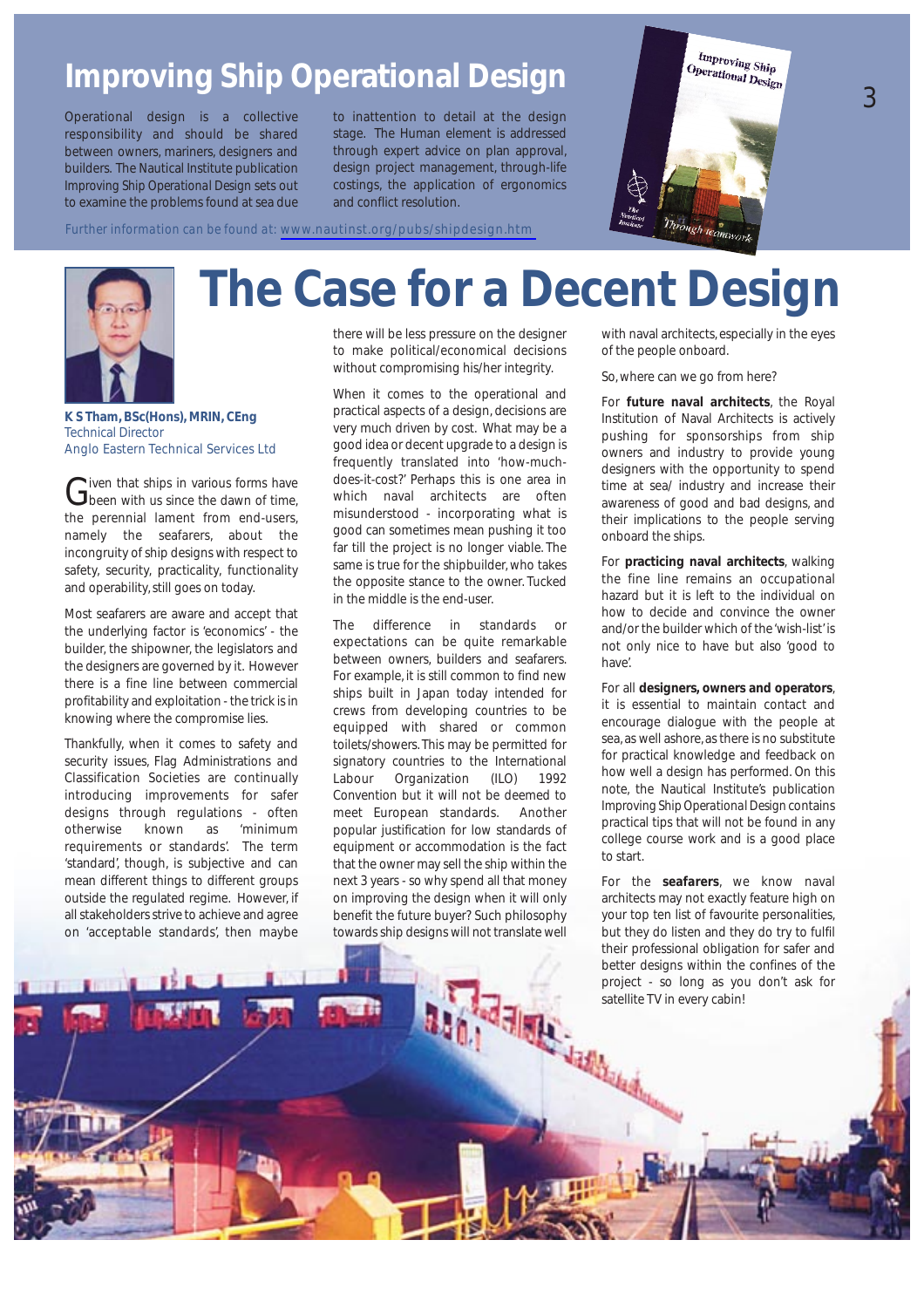### **An A to Z of Ergonomics**

**ATTENTION** - the faculty or power of<br>mental concentration. Divided ~<br>applying one's mind to two or more mental concentration. **Divided** ~ applying one's mind to two or more tasks at the same time; **Selective** ~ monitoring several channels or sources of information at the same time so as to perform a single task; **Focussed** ~ concentrating on one channel or source of information; **Sustained** ~ concentrating over a prolonged period of time so as to detect infrequent signals.

**BODY MEASURES** - the ranges in<br>size, shape and strength of the<br>human body as a function of size, shape and strength of the gender, race, and regional origin (Anthropometrics). The mechanics of human movement (Biomechanics).

**CONTEXT OF USE** - the users, tasks,<br>equipment (hardware, software and<br>materials) and the physical and social<br>equipments in which a system is used equipment (hardware, software and materials) and the physical and social environments in which a system is used.

**DISPLAY** - a device or feature<br>designed to provide status,<br>position, or condition information designed to provide status, position, or condition information to the operator through visual or auditory feedback.





Noys & දි LI D

**Integrated Wo system rkp lace isplays Layout Ergonomics** Us<sub>er-c</sub>rgonomics<br><sup>Vining & Centred design<br>Mainta: <sup>Comp</sup>asign</sup> **Training entred design<br>Maining & Competen<br>Maintainabilin.ence Maintainability**

**User centred design Ser centrollocation**<br>Function allocation **Human performance**

> Job design Human periormance **Risk**

EVELOP

**NEED** 

DISPOSE

**OHS**



MAINTAIN

**DEVELOP / DESIGN / UPDATE** 

**Function Allocation Human Performance Integrated system Workplace, Displays Layout Ergonomics User-centered design Training & Competence**

**Quality of life Performance shaping factors Vim & vigour Training & Competence**

SUPPORT

**Vin & vigour Risk Training & Competence**<br>Training & Competence<br>All Michael Back

USE

**SAFE & TIMELY<br>DELIVERY ELY**<br>THE VERY ELY **DELIVERY OF**<br>THE CAPY OF THE CARGO

**Attention, Risk**

**SAFE**  SAFET OF **NDU SHIP**<br>THE SHIP



**If you don't get the ergonomics right, overall ship performance may be compromised!**

**WORKPLACE DESIGN** - the<br>
physical design and<br>
arrangement of the workplace physical design and and accommodation - the whole ship taking into consideration environmental conditions such as weather, temperature, humidity, air quality, lighting, noise, vibration, cleanliness, ship motion (pitching & rolling), and its effect on the safety and performance of personnel.

**USER-CENTRED DESIGN** - designing<br>for users with users, in order to<br>achieve systems that are effective,<br>officient sets and satisfying to use. for users with users, in order to achieve systems that are effective, efficient, safe and satisfying to use.

**VIM & VIGOUR** - maintenance of strength and stamina through appropriate diet, rest periods, exercise, periodical medical review etc.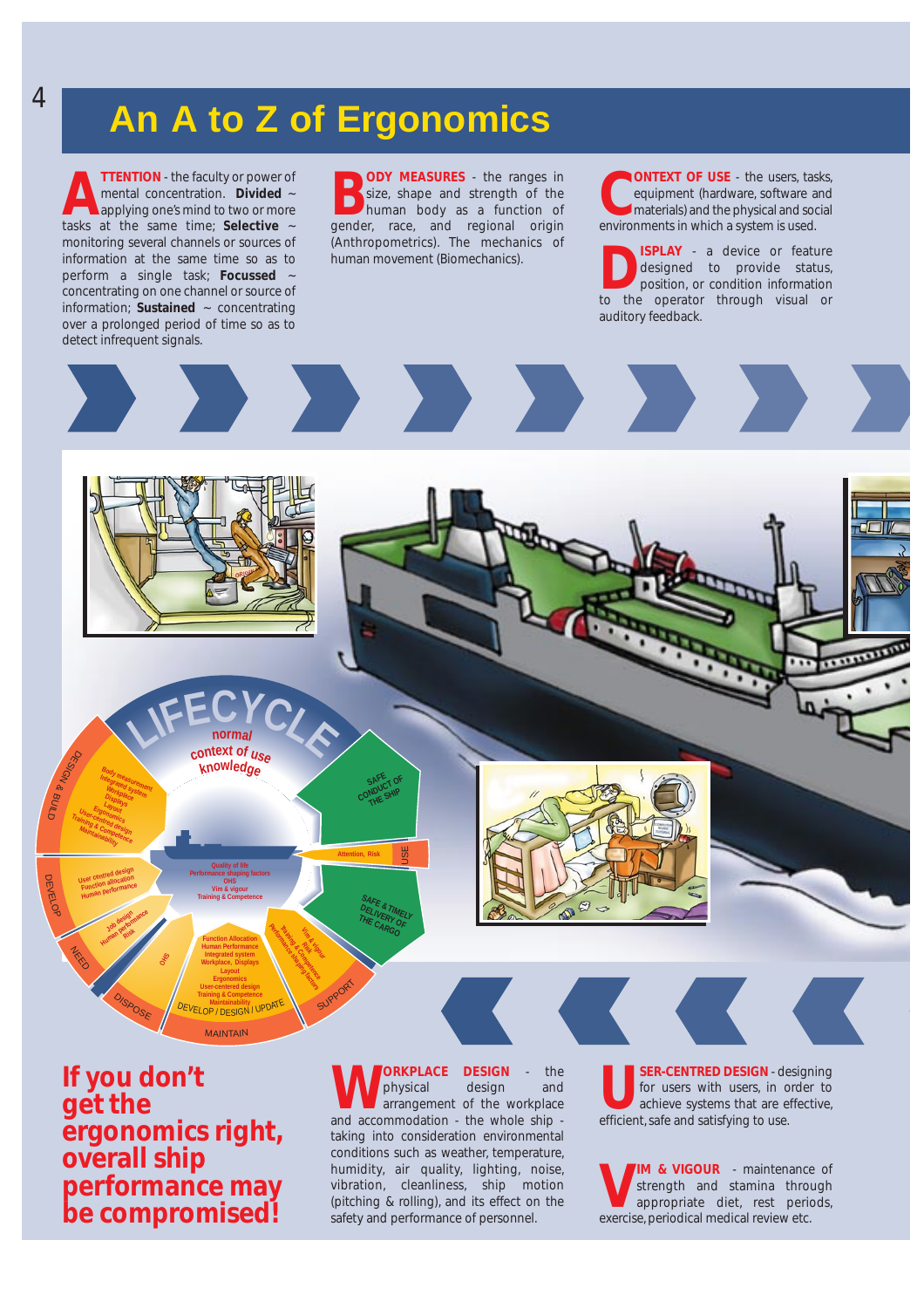**E** RGONOMICS - the study and<br>design of working environments<br>(e.g., ship bridges, machinery<br>control rooms gallow) and their **RGONOMICS - the study and design of working environments control rooms, galleys) and their components, work practices, and work procedures for the benefit of the worker's efficiency, effectiveness, health, comfort, and safety.**

**FR FRICON ALLOCATION** - the process by which tasks or functions are allocated between humans and machines/systems, and/or amongst **UNCTION ALLOCATION** - the process by which tasks or functions are allocated between humans and different operators/maintainers.

**GOOD PRACTICE** - learning from other organisations that have developed successful projects or approaches to problems.



**TRAINING & COMPETENCE** - the development of skills or knowledge through instruction or practice;<br>and the levels of proficiency achieved **RAINING & COMPETENCE** - the development of skills or knowledge through instruction or practice; for the proper performance of functions onboard ship in accordance with internationally agreed criteria, incorporating prescribed standards or levels of knowledge, understanding and demonstrated skill.

**RISK** - the probable rate of occurrence of a hazard causing<br>harm and the degree of severity occurrence of a hazard causing of the harm.

**S** or more stated purposes.**YSTEM** - a combination of interacting elements (human and/or machine) organized to achieve one

**UMAN PERFORMANCE** - human sensory capabilities (e.g., sharpness of eye, hearing ability, sensitivity to touch), and the impact of environmental factors (e.g., lighting, noise) on human sensory systems, as well as mental capabilities for storing and processing information and for making decisions.

**INTEGRATED SYSTEM** - a collection of applications on computer based<br>systems and equipment designed to<br>provide correct, sufficient, timely and **NTEGRATED SYSTEM** - a collection of applications on computer based systems and equipment designed to unambiguous information to, and support control by, one or more users.

**JOB DESIGN** - the specification and achievement of successful job performance, typically focussing on tasks, responsibilities, accountabilities, **OB DESIGN** - the specification and achievement of successful job performance, typically focussing on knowledge and skill requirements.

**KNOWLEDGE** - a theoretical and/or<br>practical understanding of a<br>subject. practical understanding of a subject.

**LAYOUT** - the integration of people with equipment, systems, and interfaces, such as controls, displays, alarms, video-display units, computer **AYOUT** - the integration of people with equipment, systems, and interfaces, such as controls, displays, workstations, labels, ladders, stairs, and overall workspace arrangement.

**MAINTAINABILITY** - designing operational maintenance tasks to be rapid, safe and effective in order to allow equipment and systems to achieve a specified level of performance. This includes consideration of access, removal routes, tools, expertise, disposal, and through life support.

**NORMAL** - conforming to a standard; regular, usual, typical. standard; regular, usual, typical.

**CCUPATIONAL HEALTH AND**<br> **SAFETY (OHS)** - the effect of work,<br>
the working environment and **SAFETY (OHS)** - the effect of work, living conditions on the health, safety and well-being of the person.

**PERFORMANCE SHAPING FACTORS**<br>
. the environmental, ergonomic and<br>
job design factors that are<br>
correlated with offective and safe task - the environmental, ergonomic and job design factors that are correlated with effective and safe task performance by a human working within a system. (See Alert! Issue No 2).

**QUALITY OF LIFE** - the combination<br>
of good occupational health and<br>
safety, good workplace design,<br>
good management and the impact on a of good occupational health and good management and the impact on a person's physical and psychological fitness to work at sea.

> In the next issue: PEOPLE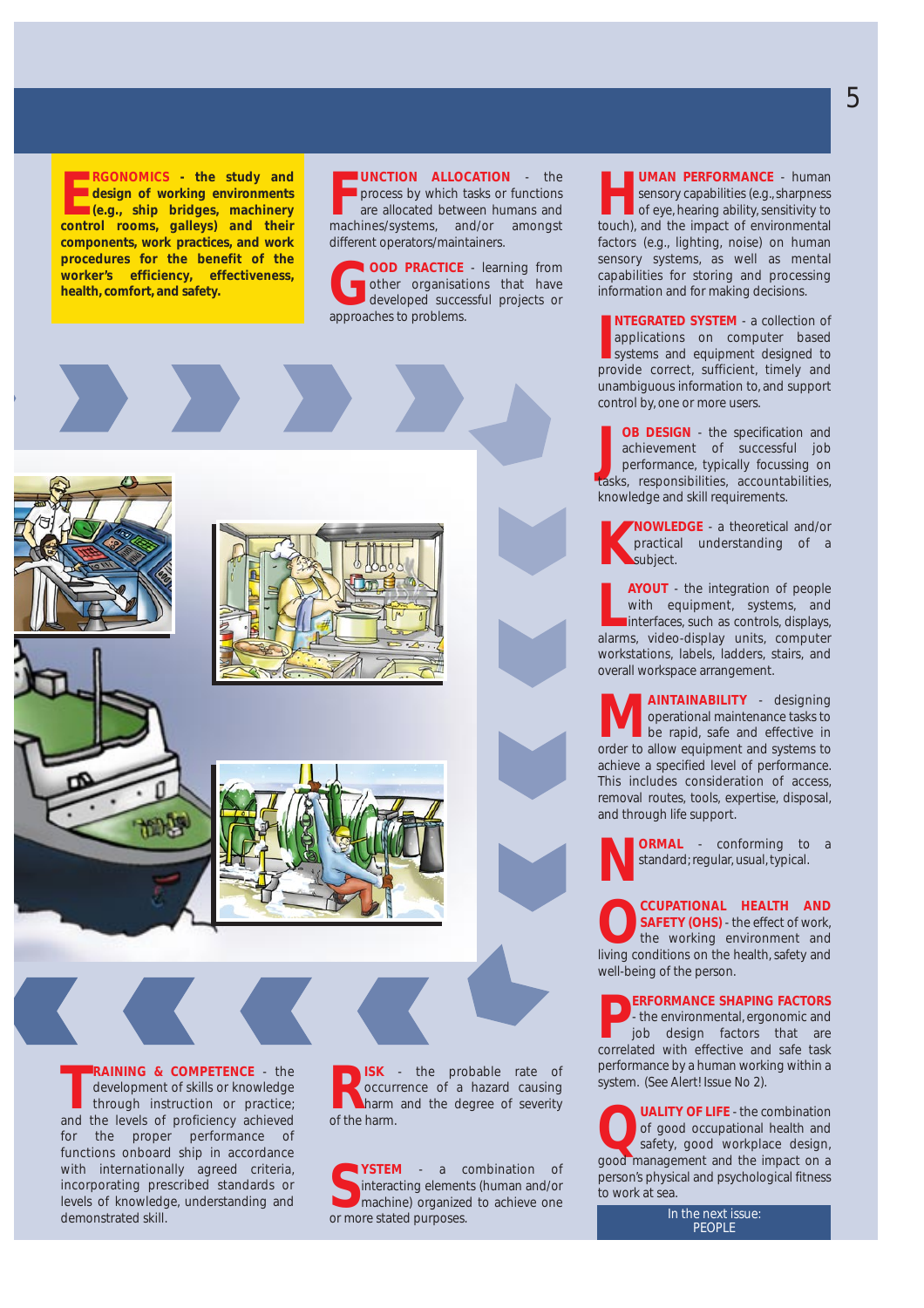# <sup>6</sup> **The Human Element in Pilotage**



**Captain Steve Pelecanos** Vice President International Maritime Pilot's Association

Of all the working environments in the maritime industry, a ship's bridge during pilotage operations is perhaps the one most likely to breed human behavioural and performance induced errors. A key role of the pilot therefore, is to use such management techniques and skills that ensure appropriate controls and defenses are in place to reduce the risk of human error.

The modern-day bridge is a complex mix of physical, psychological and pathological variables that can impact on human performance.

For example, it is common in today's shipping environment for the pilot to arrive on a ship and be greeted by a multi-national bridge team where language and culture can impair proper communications. It is also common to find a bridge team of varying competencies where a proper understanding and appreciation of the pilotage operation cannot always be assumed.

Non-standardisation of bridge equipment, symbology and bridge layout can also add to confusion, especially as the operating environment intensifies, as in the case of reduced visibility, increased traffic density and narrow operating margins.

Commercial pressures on the pilot and master as always are a source of stress. These may be in the form of requests to use fewer tugs or to berth/unberth within certain time-frames. It is not unusual to find a fatigued master and crew, especially when a ship is making a number of port calls within a short space of time (as in the case of container ships and car carriers). The pilot cannot depend on proper backup from the bridge team in such circumstances. Fatigue induced stress can also be caused by adverse weather, high workloads and poorly planned duty cycles that do not incorporate sufficient rest periods.

One would think that the plethora of new technologies that find their way onto ships' bridges would go some way toward easing the workload of the bridge team. However, it is ironic that the more advanced the control system, the more crucial we find is the contribution of the human operator. It is common to find bridge teams that are not properly trained in the use of these new technologies and it is ultimately the pilot that has to properly understand the limitations of such equipment in confined waters.

Within this complex, highly operational and time critical environment there is a potentially volatile mix of the key ingredients that lead to the classic human error type accidents. In order to improve safety and efficiency, it is important for the shipping industry to understand and acknowledge this critical aspect and implement strategies to address the issues arising from this recognition. The airline industry's experience in this area can assist us enormously.

*(See page 8, Reports and Studies -* **SPLASHER**

## **Prevention through People: An Overview**

**Cdr Bryan R Emond**

Chief, Human Element and Ship Design Division United States Coast Guard

Since 1994, the U.S. Coast Guard, in<br>Cooperation with the maritime industry, has been working to refocus accident prevention efforts toward the human element. Prevention Through People (PTP) is the US Coast Guard's cornerstone strategy for guiding efforts in pursuit of safety, security, and environmental protection. PTP systematically addresses the root cause of most accidents and incidents - the human element. PTP also recognizes that a major portion of mishaps comes from organizational errors, and that a safe and profitable operation requires a balanced interaction between management, the work environment, the behaviour of people, and the technology available.

Therefore, PTP promotes positive cultural changes within organizations.

An organization with a solid safety culture can identify and manage current risks, greatly reducing the risk of incidents that may lead to severe losses, costly or arduous reforms, or loss of public image. Over the past decade, the PTP approach enabled the development of many nonregulatory programs, with the following guiding principles:

- **•** Honour the mariner
- **•** Take a Quality approach
- **•** Seek non-regulatory solutions
- **•** Share commitment
- **•** Manage risks

PTP has also enabled the development of our Risk-Based Decision-Making (RBDM) resources. These resources help decision makers make more informed management choices by providing methods to calculate the possibility of unwanted outcomes. PTP also made possible the development of the Crew Endurance Management (CEM) program. More than just fatigue management, CEM provides a systematic method for an organization to optimize crew productivity and take charge of its safety culture.

PTP is a systematic, people-focused approach to reducing security threats, casualties, and pollution. Working together, PTP is helping us make the seas cleaner, safer, and more secure.

*More information on PTP and its programs can be found at:*

<www.uscg.mil/hq/g-m/nmc/ptp> <www.uscg.mil/hq/g-m/risk>



<www.uscg.mil/hq/g-m/cems/CrewEndurance.index.htm>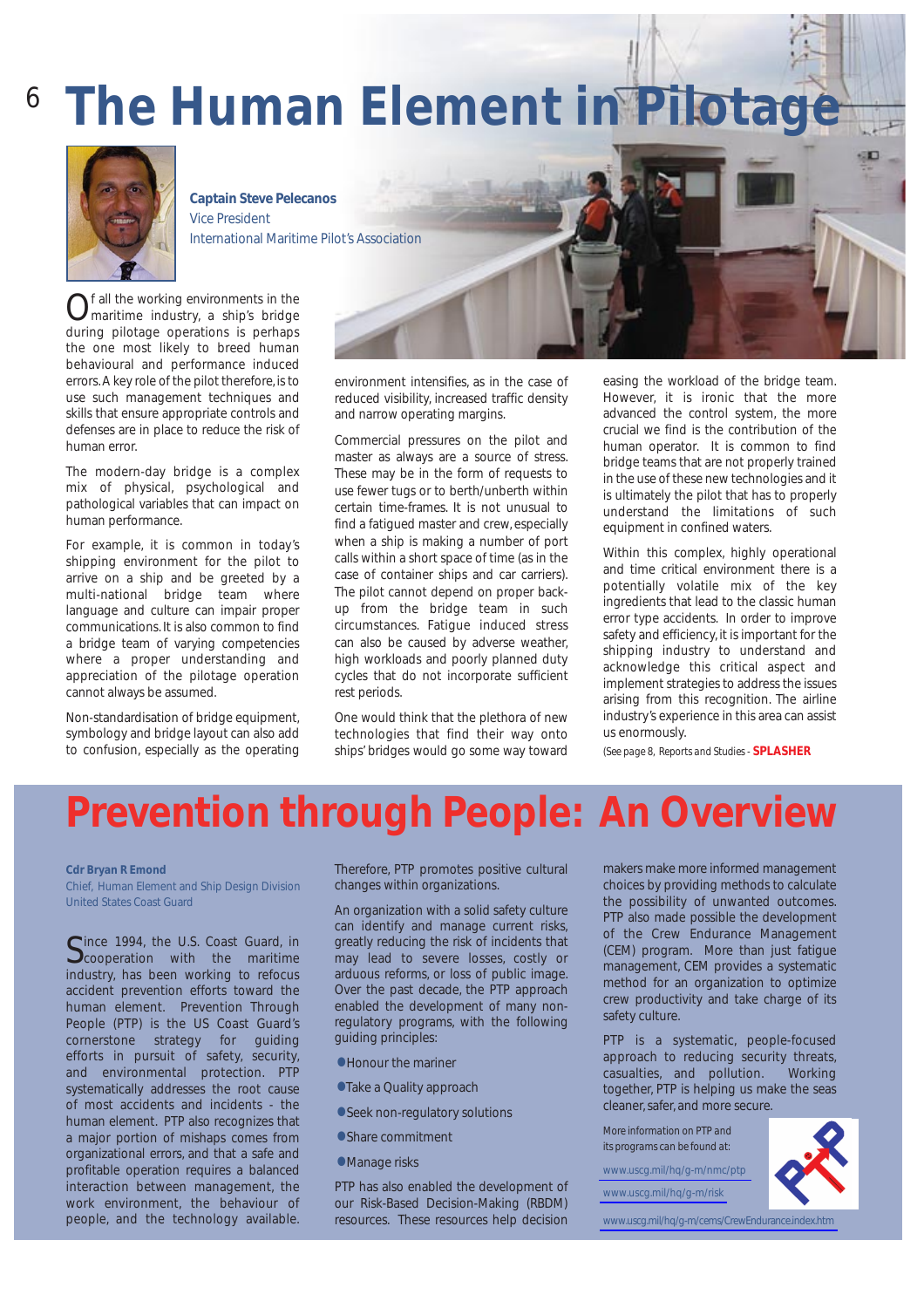### **Anthropometry - Designing to fit the user**

**Brian Sherwood Jones**  (Process Contracting Limited) **Denise B McCafferty**  (Safety Assessment & Human Factors Manager, American Bureau of Shipping)

Anthropometrics is the branch of<br>ergonomics which deals with body measurements, particularly those of size, strength and physical capacity. Good ergonomic design makes provision for the range of variability to be expected in the user population.

Variation in user population can affect design for safety. For example, in the Nautical Institute's book *Improving Ship Operational Design* (see page 3) the point is made that Korean and Japanese ship designs assume that the height of seafarers will be about 5'6" (1.68m) rather than 6' (1.83m), and that extra length in bunks and settees may be required for European crews. Furthermore, the International Life-Saving Appliance Code specifies a seat accommodation of 433 mm, but field anthropometric measurements of Gulf of Mexico offshore workers have revealed an appropriately clothed hip width of 533 mm - a potential overestimate of maximum lifeboat occupancy for this population by about 20%. A similar difference in average weight (75 kilos v 95 kilos) had the potential to affect buoyancy and stability.

The application of anthropometry to design establishes limits (or boundary conditions) for sizing equipment for human use. In essence, it defines size limits in design based on the dimensions of the anticipated population of operating and maintenance personnel. By imposing size limits in design (e.g., designing so the shortest expected operator or maintainer can reach all controls), it follows that personnel who are less demanding in their requirements will also be accommodated (e.g., have greater reach than the limiting personnel).

Given the range of variability of human bodily dimensions, anthropometric data are typically expressed as percentile

statistics. A percentile statistic defines the anthropometric point at which a percentage of a population falls above or below that value. For any body dimension, the 5th percentile value indicates that 5% of the population will be equal to or smaller than that value, and 95% will be larger. On the other hand, the 95th percentile value indicates that 95% of the population will be equal to or smaller than that value, and 5% will be larger.Therefore, use of a design range from the 5th to the 95th percentile (for either male or female populations, but not both) values will theoretically provide coverage for 90% of that (male or female) population using those limiting dimensions, and only those smaller than the 5%, and larger than the 95% will be excluded by design.

However, the notion of the *average person* is misleading in that an individual will vary among different anthropometric dimensions. For example, individuals who are of average (50%) stature can be comparatively smaller or larger on other dimensions, such as arm length.

In general, there are four principles of applied anthropometrics in design:

**1. Design for the Smallest** - applies primarily to application of physical force and vertical and lateral reach distances, such as the forces required to pull, push, or turn a handle. Usually, the maximum force that can be readily applied by the 5th percentile person for that movement is used as the criterion. Similarly, the reach of the 5th percentile person is often used as the criterion.

**2. Design for the Largest** - applies primarily to clearances, such as escape hatches, maintenance accesses, lifeboats, walkways, and overhead clearances. Clearances generally are such that at least 95% of the expected population is

accommodated. In some cases, persons whose body size exceeds the designed clearances are precluded from selection for the system.

**3. Design for the Average** - applies to workstations that are not adjustable (e.g. fixed height tables, desks, or other work surfaces). In these situations, designing for the average person better accommodates the entire population.

**4. Design for the Range** - applied to determining the amount of adjustability that should be built into such things as variable height work surfaces and workstation seating (e.g. horizontal and vertical adjustability). In general, the dimension criteria used for designing adjustability readily accommodates the middle 90% of the population.

The Figure summarises some of the issues involved in headroom and related topics.

The seafarer population is changing - not only in terms of nationality but also in that there are an increasing number of women seafarers. This is a design issue as well as an employment one. Using limiting dimensions for males and females (5th percentile female and 95th percentile male) will accommodate approximately 94% of the entire design population (since over 99% of males are larger than the 5th percentile female, and over 99% of females are smaller than the 95th percentile male, so few small males, or large females, are excluded).

In summary, anthropometric data and guidance exist to enable designers to identify limiting dimensions to use, based on an understanding of the context of use, i.e. the users, the tasks and the environment.

*A free download of the ABS Guidance Notes for the Application of Ergonomics to Marine Systems can be obtained at:*

*<http://www.eagle.org/rules/downloads/86-Ergo.pdf>*



This figure shows a typical headroom clearance and some related design factors. **A1**, **A2**, **A3** are allowances that may need to be made. **A1** - 25 mm for normal footwear; **A2** - 50 mm for the dynamic characteristics of walking and starting; **A3** - 75 mm for a hard hat. *Adding a safety clearance factor is a matter of assumption and judgment.* **H1**, **H2**, **H3** are the variations in height (stature) for three different populations (5th percentile to 95th percentile). **H1 -** N European males, compatible with the deck height (design for the maximum); **H2** - male Philipinos; **H3** represents a range from a small female to a large male for a population up to 2015.

*This is (just) compatible with the deck height but with no hard hat or safety factor allowances.*

**R1** (South Indian), **R2** (UK) are 5th percentile vertical functional reach heights for the two different populations.

For Europeans, controls over walkways are not quite possible, while for a wider population they are definitely out of reach.